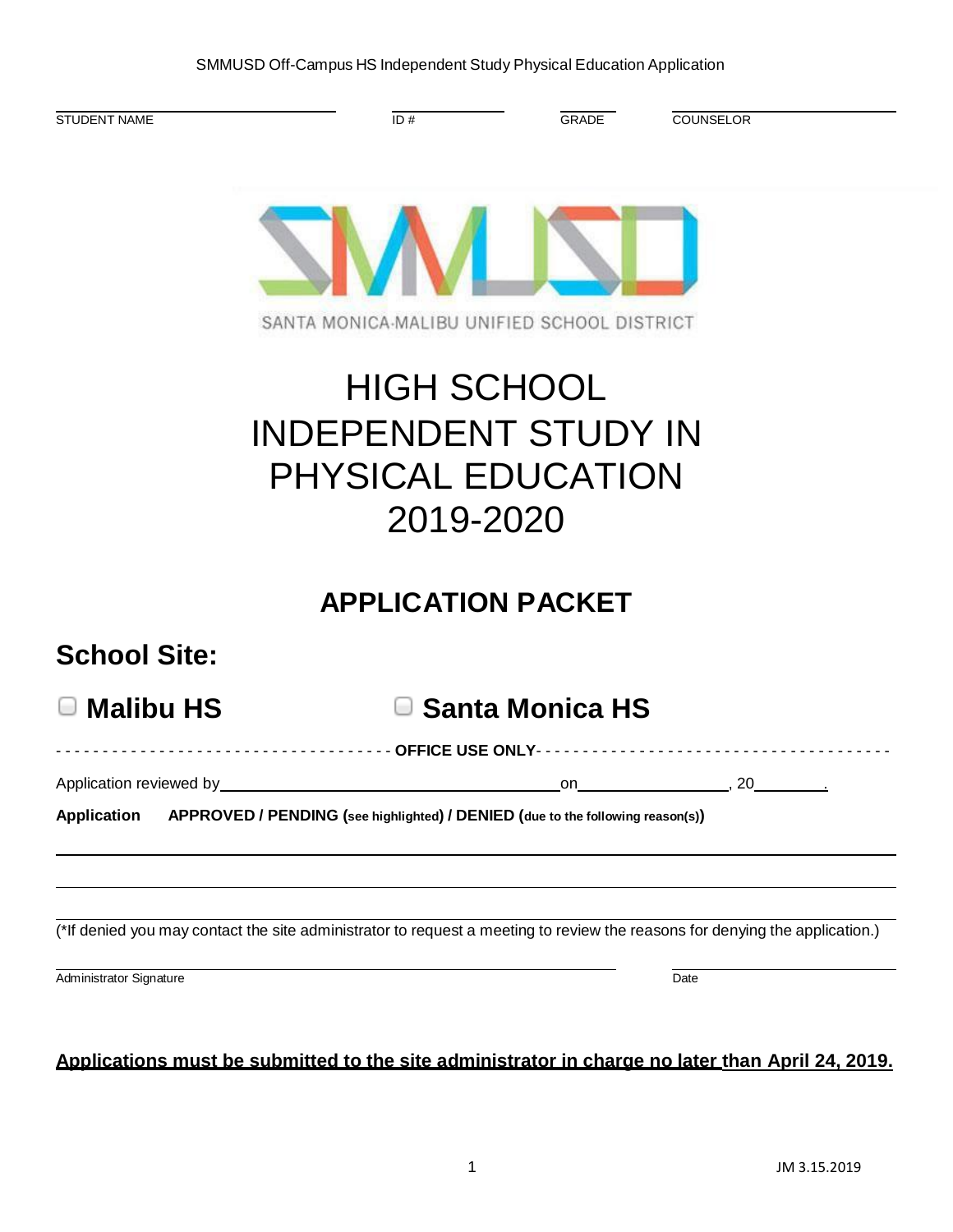## **OVERVIEW**

We believe that all students benefit from participating in physical education that is provided through a comprehensive standard aligned program that integrates physical fitness into the broad range of activities that students enjoy. Quality physical education programs help all students develop healthrelated fitness, physical competence, cognitive understanding, and positive attitudes about physical activity, so that they can adopt healthy and physically active lifestyles. With high-quality physical education instruction, students become confident, independent, self-controlled, and resilient; develop positive social skills; set and strive for personal, achievable goals; learn to assume leadership; cooperate with others; accept responsibility for their own behavior; and, ultimately, improve their academic performance.

Independent Study in Physical Education (ISPE) is an educational option designed by the California Department of Education (CDE) and approved by the Santa Monica-Malibu Unified School District (SMMUSD). ISPE affords students the opportunity to extend physical education learning activities beyond the school campus and regular school hours. ISPE allows the student advanced study in activities not normally available in the District's physical education program. ISPE is an instructional strategy for delivering California's standards-based, grade-level content; not an alternative curriculum, and is expected to be equal in quality to classroom instruction. EC Section 51745(a)(3). ISPE typically involves a physical activity in which the applicant has become **highly competitive** at a state, regional, or local level. ISPE is available to any new or continuing student entering grades **9- 12. ISPE** application/agreements are available at all secondary school sites. The school site administrator is responsible for informing new and returning student of the availability of ISPE as part of the orientation process. Site administrators authorize, supervise and monitor all ISPE activities and contracts. A major factor in determining acceptance or rejection of this request will be the difference between a **recreational** and a **competitive** program.

# **All of the following conditions and guidelines must be met by April 24, 2019:**

- o Application form and all included paperwork shall be completed and submitted to the site administrator in charge of ISPE by the above date. First Aid Certification CPR Certification
- o Verifying Signatures from the applicant, the applicant's parent/guardian, and the applicant's instructor/coach.
- o Learning Plan completed by the instructor/coach and must be aligned to California Physical Education Standards.

**Late applications will not be reviewed.**

**If the Principal denies the application an appeal may be made by submitting a letter to Dr. Irene Gonzalez-Castillo, SMMUSD Director of Curriculum and Instruction, at igonzalez@smmusd.org. Written appeals should be placed within seven days of the principal's decision and include supporting documentation. Your appeal will be reviewed and if approved, you must set up a meeting with the site administrator to complete the required forms within a timely manner.**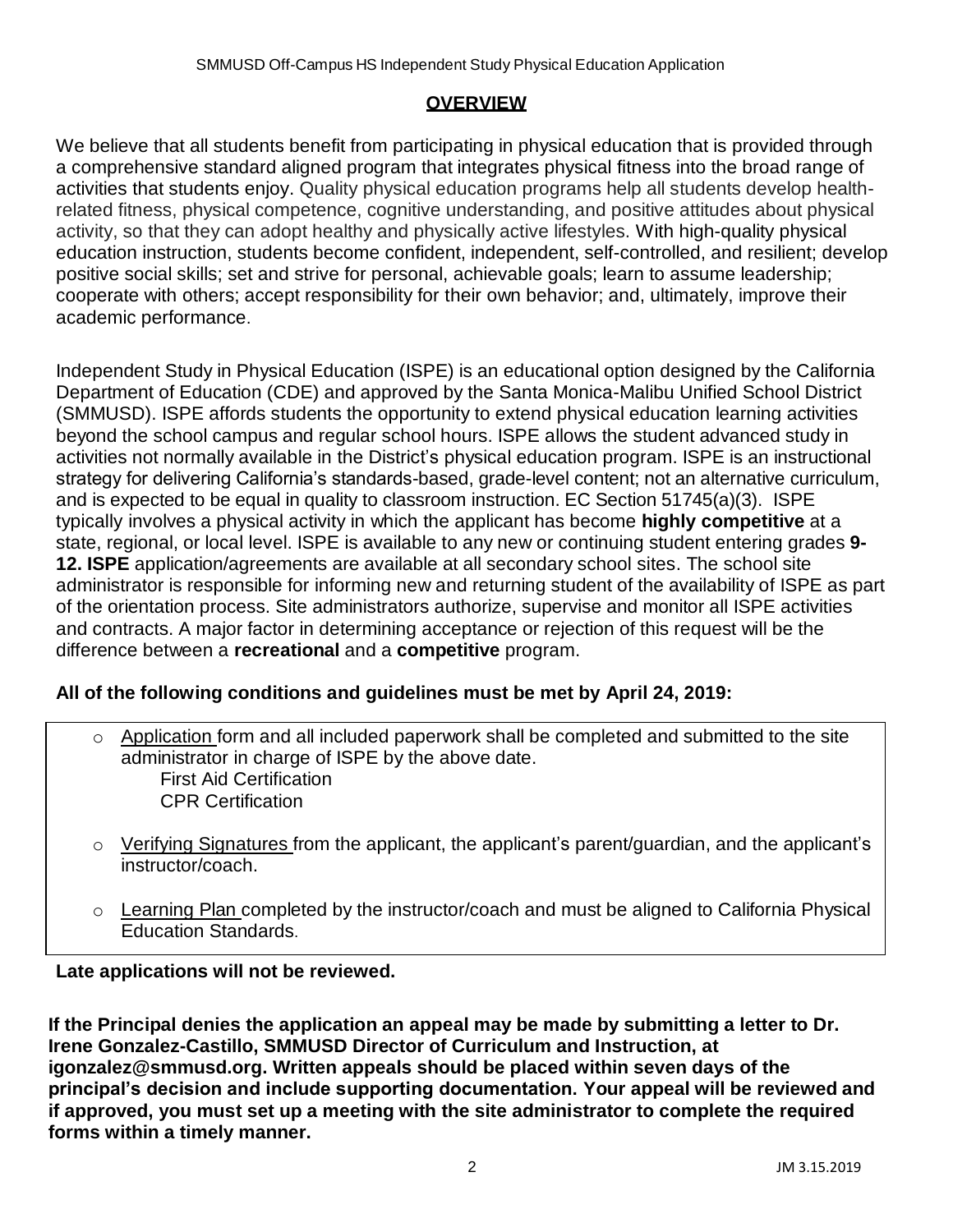### **ISPE DOCUMENTATION, SUPERVISION, AND COURSE CREDIT/GRADING POLICY**

#### **A. Criteria for ISPE Programs**

- 1. Student is ranked by an athletic association in an individual sport or performs at an advanced level in a physically active performing art.
- 2. Student is a member of a team for sport not offered at school; the team practices and competes on schedule comparable to a high school sport in season. ISPE programs comprised of sport offered at school may not be approved.
- 3. Student must be in grades 9 -12.
- 4. Approved ISPE programs must engage participants for a **minimum of 200 minutes for each 5 school days (weekend events not included**), in physical activity, support personal growth, and promote healthy living and physical activityas lifelong goals and adhere to the state's content standards in physical education.
- 5. Approved ISPE programs must be structured programs taught by qualified individuals responsible for supervising, documenting and verifying student participation, progress and performance. Parents will not be approved as a supervising coach for his or her child.
- 6. Working out at a gym (yoga, weights, etc.) or with a personal trainer does NOT qualify for ISPE.
- 7. ISPE students MUST pass 5 of 6 tests in the previous California Physical Fitness Test (PFT).
- 8. ISPE students in 9<sup>th</sup> grade must participate in the California Physical Fitness Test (PFT).
- 9. ISPE students **MUST** have passed ISPE or PE class the previous year witha C- or higher. Not passing the previous year's class is grounds for automatic disqualification. ISPE cannot be used to make-up a failing grade in physical education. If a student fails ISPE during the first or second semester they will be dropped from the class and will not be eligible to enroll in future ISPE classes.
- 10. Student have an educational need for ISPE.

#### **B. ISPE Application/Agreement Process, Review Procedure and Timeline**

- 1. An ISPE Application/Agreement Form is completed and submitted to site administrator no later than the date identified on the cover page of the ISPE application prior to the start of the next school year.
- 2. Site administrator or designated committee reviews each application, determines if proposed ISPE program meets necessary requirements, notifies applicant of his or her decision and oversees the completion of all ISPE requirements per the agreement. Students will be contacted regarding status prior to the start of the next school year.
- 3. Students must apply every year for ISPE. There is no **mid-semester or mid-year** entry into ISPE.
- 4. School functions (field trips, detentions, guided studies, etc.) take priority over outside activities and student must attend even if interfering with their sport.

#### **C. Requirements for Participation in Independent Study in Physical Education**

**Applicant, under the authorization and supervision of his or her parent or guardian, agrees to:**

- 1. Complete and submit the attached ISPE Application/Agreement Form by the deadline.
- 2. Receive approval from the site administrator prior to starting any ISPE-designated activity.
- 3. Complete and document a minimum of 200 minutes of physical education learning activity for each 5 school days for the duration of each term. **These minutes cannot be a part of any school activity: curriculum, athletics, or clubs.**
- 4. Complete and submit the ISPE Student Activity Log (see attached) on the day prior to the end of each **grading period. All necessary signatures verifying activity must be completed by the due date. Incomplete or late forms will not be accepted.**
- 5. Student must maintain a 2.0 GPA and have no "F" grades.
- 6. Attach verification of competitions or performances to the Activity Log.

### **D. Grading and Credit Policy**

- 1. ISPE students will receive a grade of PASS (P) or FAIL (F).
- 2. Course credit is earned when a grade of PASS is earned at the end of the semester.
- 3. A passing grade is earned by satisfactorily fulfilling ISPE agreement including submitting complete and accurate ISPE Activity Logs. All paperwork must be submitted on time.
- 4. Students turning in the Activity Log Form **late** will receive a grade of Fail (F) on their progress report. This grade will not be changed until the final semester grade is recorded. All semester grades are final.
- 5. The site administrator or designee will review the ISPE agreement for a student who fails to satisfactorily fulfill one or more parts of the ISPE agreement.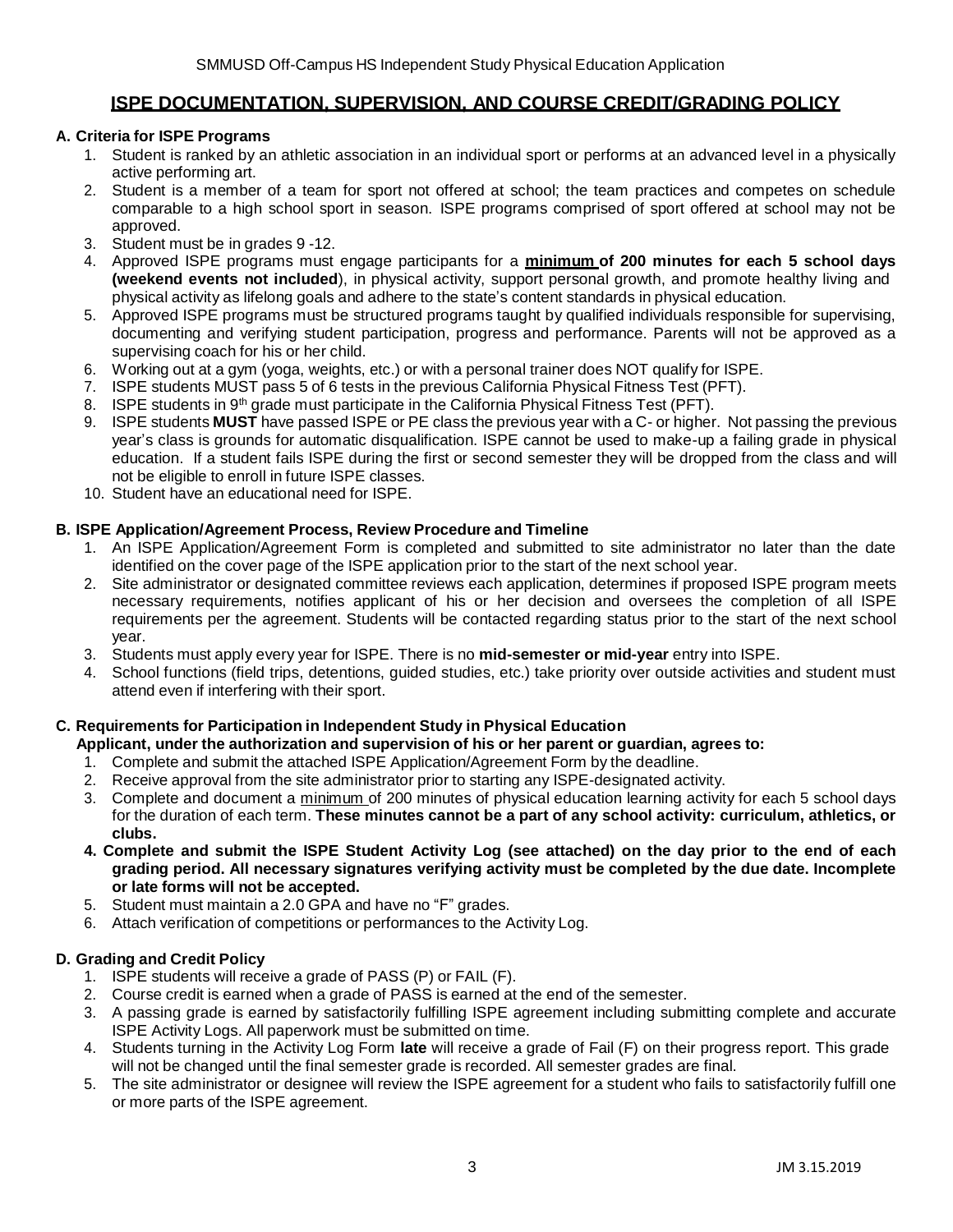| Name:<br>APPLICATION                                                                                                                                                                                                                                                   | ID:                                  | <b>Example 18 Grade:</b>      |                |
|------------------------------------------------------------------------------------------------------------------------------------------------------------------------------------------------------------------------------------------------------------------------|--------------------------------------|-------------------------------|----------------|
| (To be completed by the applicant and/or the applicant's parent/guardian)                                                                                                                                                                                              |                                      |                               |                |
|                                                                                                                                                                                                                                                                        |                                      |                               |                |
| Please print or type all information clearly.                                                                                                                                                                                                                          |                                      |                               |                |
| <b>Student Last Name</b>                                                                                                                                                                                                                                               |                                      | <b>Student First Name</b>     | Student I.D. # |
|                                                                                                                                                                                                                                                                        |                                      |                               |                |
| School                                                                                                                                                                                                                                                                 | Next Year's Grade                    |                               |                |
| Parent/Guardian Name                                                                                                                                                                                                                                                   | Home Phone                           |                               | Work Phone     |
| Home Address                                                                                                                                                                                                                                                           | Home City                            |                               | Zip            |
| Parent Email                                                                                                                                                                                                                                                           |                                      | PE Grade in Previous Semester |                |
| School Year for Application:                                                                                                                                                                                                                                           | $\frac{20 - 20}{\text{School Year}}$ |                               |                |
| I am requesting less than a $6^{th}$ period day: $\Box$ am                                                                                                                                                                                                             |                                      | pm                            |                |
| substitute for regular attendances and participation in the required school physical education<br>program. What is the educational need for ISPE? If appropriate, list electives that will take the place<br>of PE in your schedule (example, immersion, AVID classes) |                                      |                               |                |
|                                                                                                                                                                                                                                                                        |                                      |                               |                |
|                                                                                                                                                                                                                                                                        |                                      |                               |                |
|                                                                                                                                                                                                                                                                        |                                      |                               |                |
|                                                                                                                                                                                                                                                                        |                                      |                               |                |
|                                                                                                                                                                                                                                                                        |                                      |                               |                |
|                                                                                                                                                                                                                                                                        |                                      |                               |                |
| Please describe how many hours per week of learning an activity are included in the proposed ISPE<br>course of study and how the time will be used? (Minimum of 200 minutes each school week)                                                                          |                                      |                               |                |
|                                                                                                                                                                                                                                                                        |                                      |                               |                |
|                                                                                                                                                                                                                                                                        |                                      |                               |                |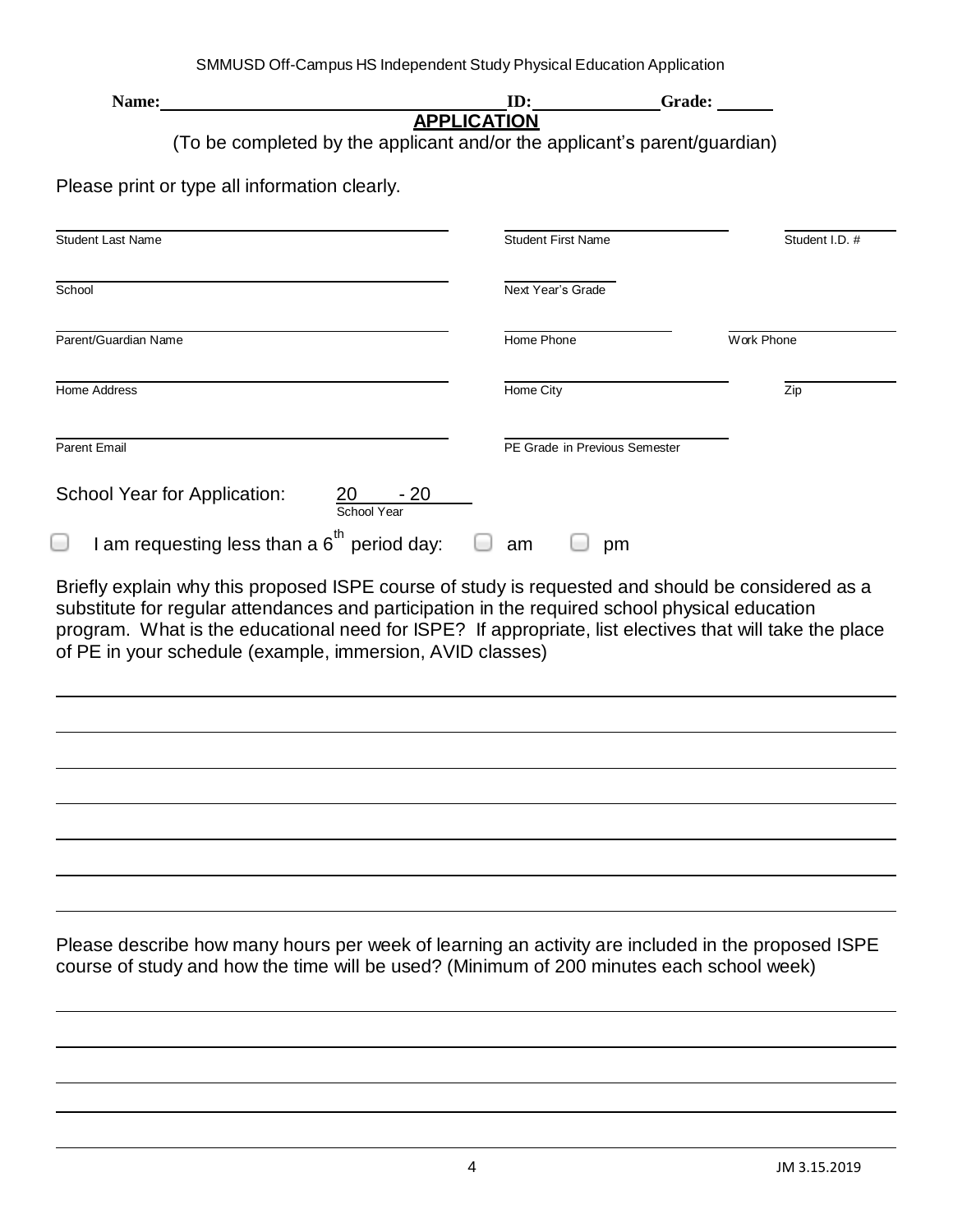| <b>Name:</b> |  |
|--------------|--|

**ID: Grade: Camerage: ID: Camerage: Camerage: ID: Camerage: Camerage: ID: Camerage: Camerage: Camerage: Camerage: Camerage: Camerage: Camerage: Camerage: Camerage: Camerage: Camerage** 

### **VERIFYING SIGNATURES**

Fitness Organization/Trained specialist under whom activity is performed:

| <b>Instructor Last Name</b> | <b>Instructor First Name</b> |            |  |  |
|-----------------------------|------------------------------|------------|--|--|
| Organization                | Title                        |            |  |  |
| Address                     | City                         | Zip        |  |  |
| <b>Email Address</b>        | Home Phone                   | Work Phone |  |  |

## **Student's Responsibility (To be completed by the student)**

I understand that it is my responsibility to attend the activity as outlined for a minimum of **200 minutes per 5 days** and meet the standards expected by the instructor. **I understand that I must submit the Attendance and Performance Record and time sheet logs during the last week of every grading period. I UNDERSTAND THAT I WILL LOSE ALL HOURS EARNED AND RECEIVE A FAIL/UNSATISFACTORY IF I LEAVE THE PROGRAM FOR ANY REASON WITHOUT** 

**IMMEDIATELY NOTIFYING THE INDEPENDENT STUDY COORDINATOR.**

**Signature of student: Date:**

# **Parent's Awareness (To be completed by the parent)**

I understand that the SMMUSD does not investigate the site of the activities to assess potential for injury nor is the District responsible for the selection or qualifying of any Instructor/Coach for this program. I accept full responsibility for any injury or harm, which might occur in the ISPE program. I am aware that, if my son/daughter fails to meet the attendance requirements set forth by SMMUSD, the standards set by the instructor, and the 200 minutes per 5 school days minimum, he/she will not meet the semester requirement for P.E. nor receive credit.

**Signature of parent: Date:**

### **Instructor's Approval (To be completed by the outside activity instructor.)**

I certify the above-named student attends, participates in, and meets the standards of the activity set by the instructor. I am also accepting the responsibility to keep track of the student's ISPE hours in which I personally supervise the activity at a minimum of 200 minutes per 5 school days.

**Signature of instructor: Date:**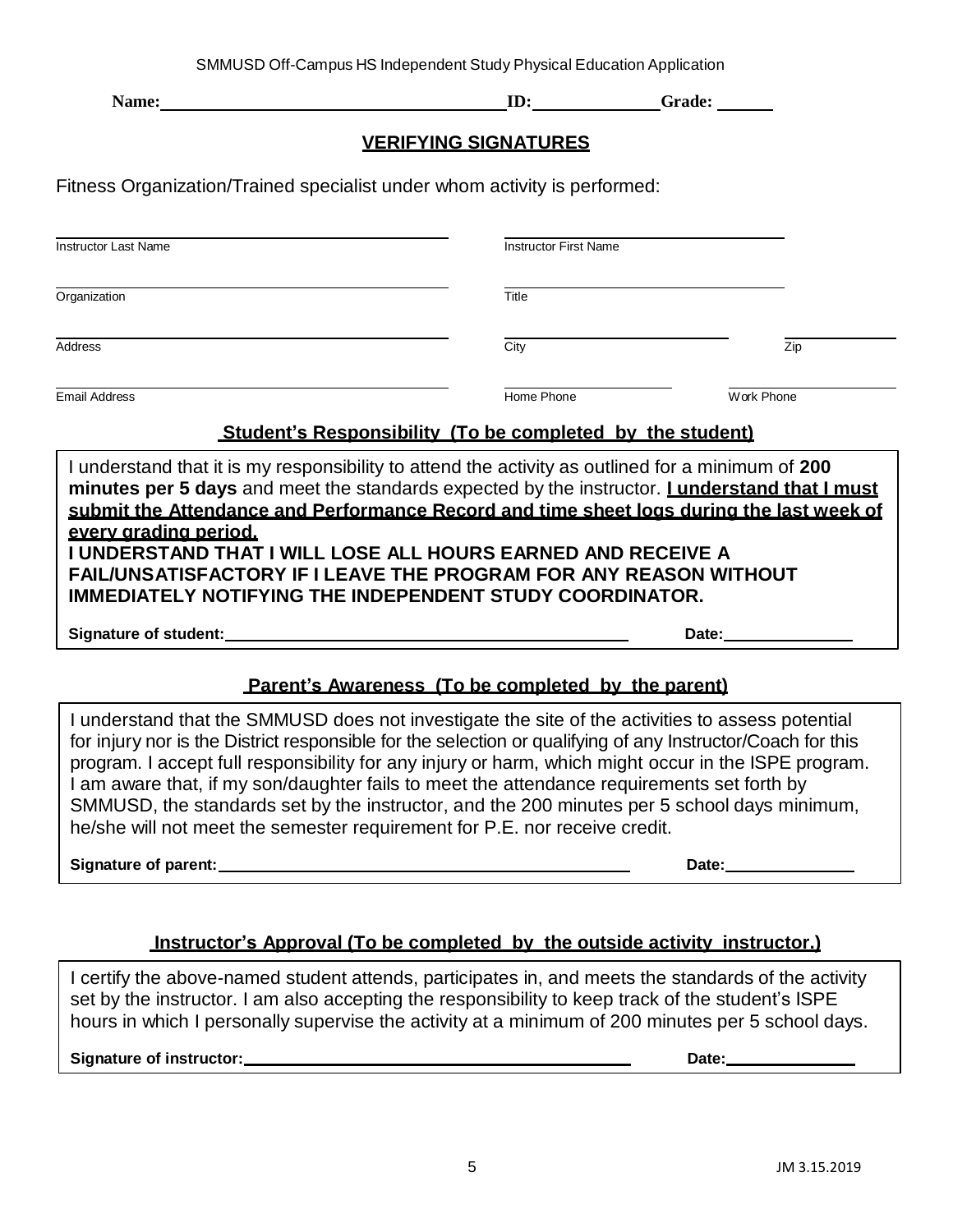| <b>Name:</b> | $\mathbf -$<br>$\mathbf{D}^*$ | -rade:<br>۱тI |
|--------------|-------------------------------|---------------|
|--------------|-------------------------------|---------------|

### **ISPE INDEMNIFICATION**

The ISPE applicant and his/her parent or guardian shall indemnify, defend and hold harmless, to the maximum extent permitted by law, the Santa Monica-Malibu Unified School District and its officers, Board Members, agents, and employees from and against any and all liability, suits, actions, proceeding judgments, claims, losses, costs (including attorney's fees), liens, damages, injuries (whether in contract or in tort, including personal injury, accidental death or property damage, and regardless of whether the allegations are false, fraudulent or groundless), relating to and arising from the applicant's participation in any and all ISPE activities contained within this ISPE agreement or any activities engaged in by the applicant in the use of any equipment, transportation or facility related to completion of this agreement. In addition, parent-guardian accepts full responsibility for student transportation to and from any ISPE learning activity and financial liability for any and all criminal acts, accidents, injuries, illnesses or death that could occur as a result of the student's participation in any ISPE-related physical education/sports learning activities.

**I hereby certify that the information provided as a part of this application is true and accurate. I agree to abide by all ISPE rules and conditions described in this application/agreement.**

Parent/Guardian Signature (If student is under the age of 18) Date

Student Signature Date Date Control of the United Student Signature Date Date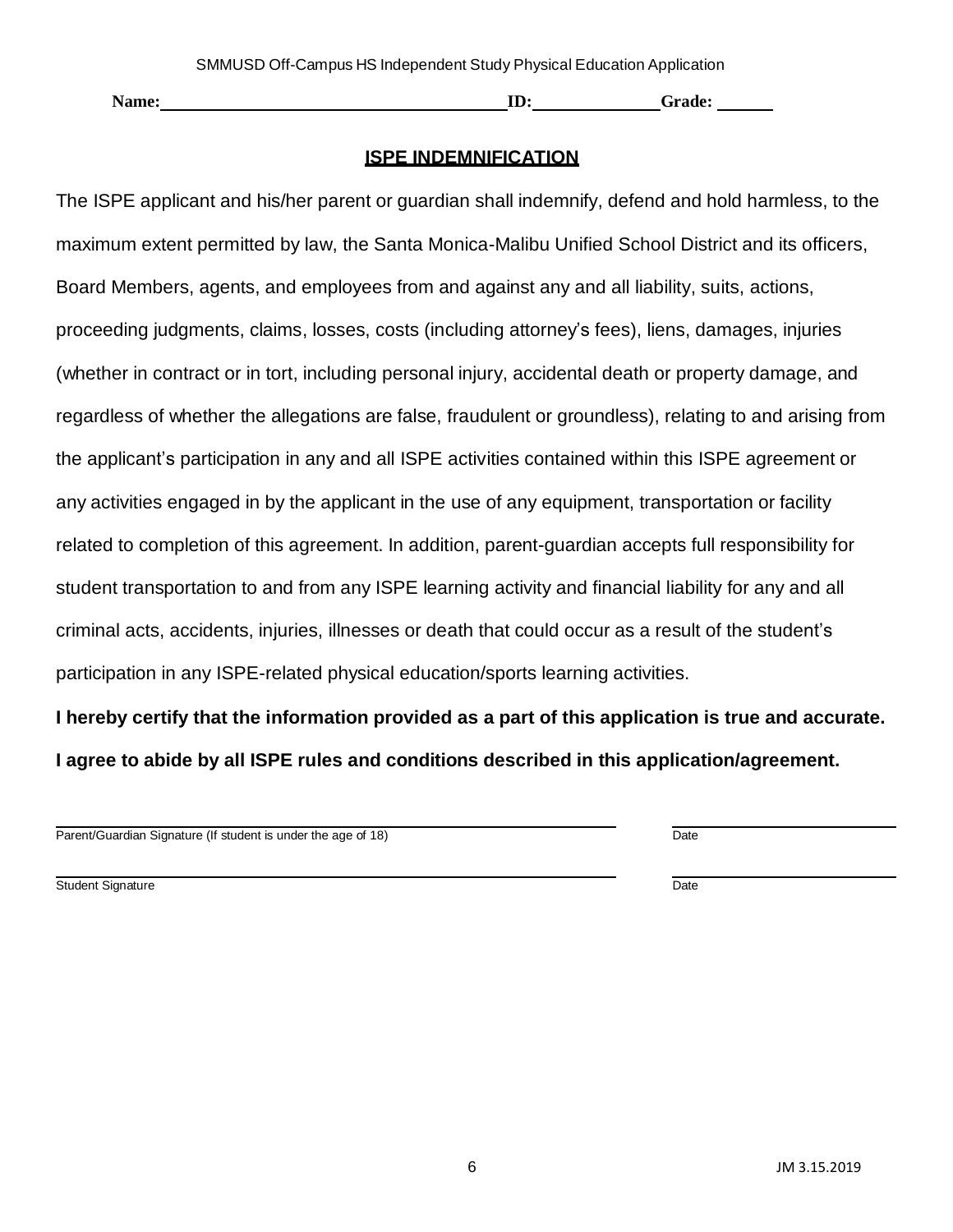| Name:                                                               | ID:                                                                                               | Grade:     |
|---------------------------------------------------------------------|---------------------------------------------------------------------------------------------------|------------|
|                                                                     | PRIMARY ISPE INSTRUCTOR/COACH INFORMATION<br>(To be completed by the outside activity instructor) |            |
| Please print or type all information clearly.                       |                                                                                                   |            |
| <b>Instructor Last Name</b>                                         | <b>Instructor First Name</b>                                                                      |            |
| Organization                                                        | Title                                                                                             |            |
| Address                                                             | City                                                                                              | Zip        |
| Email Address                                                       | Home Phone                                                                                        | Work Phone |
|                                                                     | Answer all the following questions as specifically as possible where applicable.                  |            |
| Describe the training that prepared you to supervise this activity. |                                                                                                   |            |
|                                                                     |                                                                                                   |            |
|                                                                     |                                                                                                   |            |
|                                                                     |                                                                                                   |            |
|                                                                     |                                                                                                   |            |
|                                                                     | In what position are you currently employed which qualifies you to supervise this student?        |            |
|                                                                     |                                                                                                   |            |
|                                                                     |                                                                                                   |            |
|                                                                     |                                                                                                   |            |
|                                                                     |                                                                                                   |            |
|                                                                     | What is the primary location where the proposed ISPE learning activities will take place?         |            |
| <b>Facility Name</b>                                                | Phone                                                                                             |            |
| Address                                                             | City                                                                                              | Zip        |
|                                                                     |                                                                                                   |            |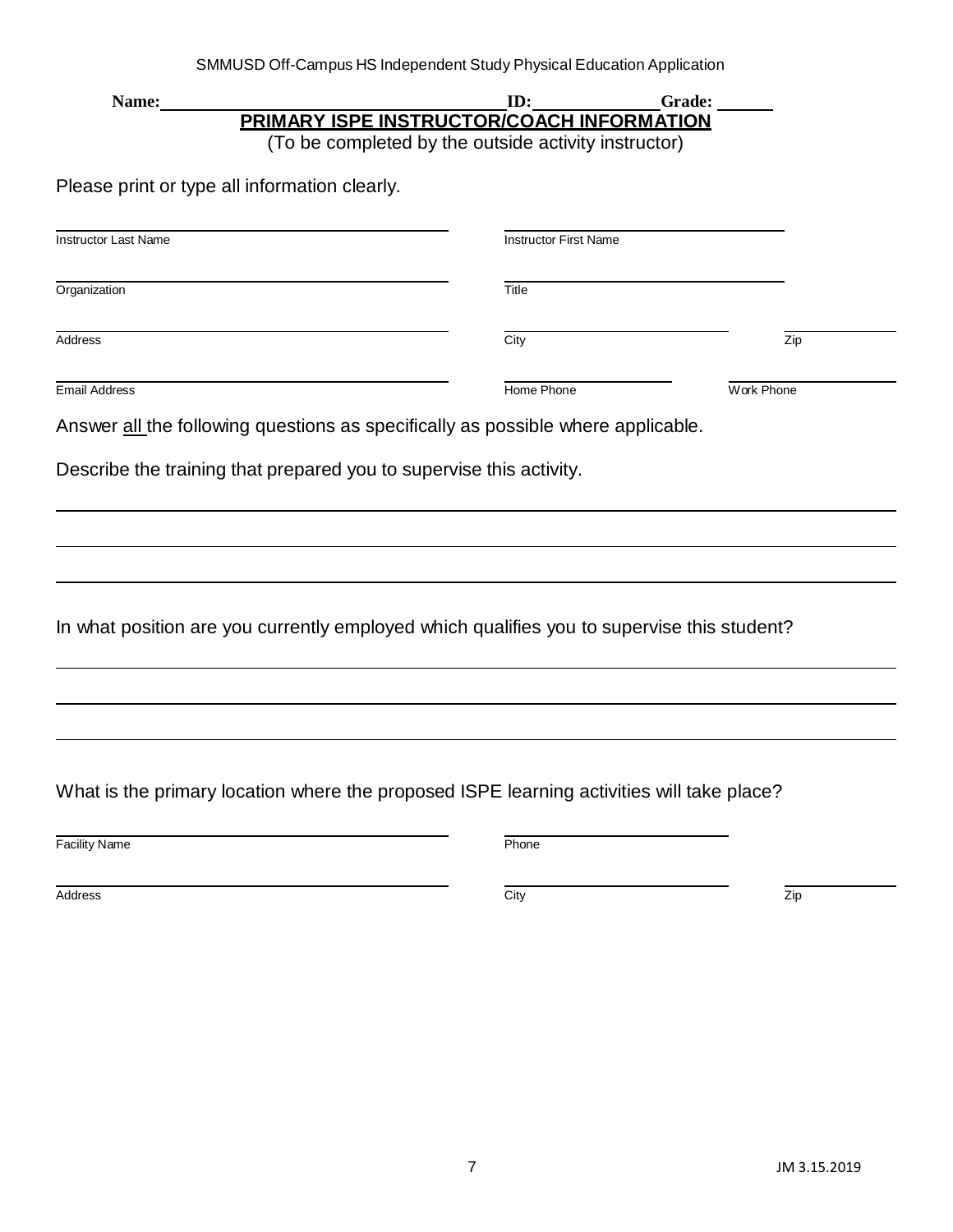**Name: ID:** Grade: **Grade: Grade: Constant Constant Constant Constant Constant Constant Constant Constant Constant Constant Constant Constant Constant Constant Constant Constant Constant Constant Constant Constant Co ISPE LEARNING PLAN**

(To be completed by the outside activity instructor)

**PLEASE NOTE: the trained specialist/instructors/coaches who submit proof of first aid/CPR certification must be in attendance during student rehearsals and or activities.**

Please print or type all information clearly. **Use additional sheets if needed**.

**Amount of time/participation planned for this activity each week.** If available attach a calendar of competitions or performances.

What are the specific objectives for this semester and how do they address the **California State Physical Education Standards**? Include a Detailed description of activity.

**What is the student's current competitive level/ranking?**

**In what state, regional, or national competition has this student previously participated in, and will they participate in this semester?**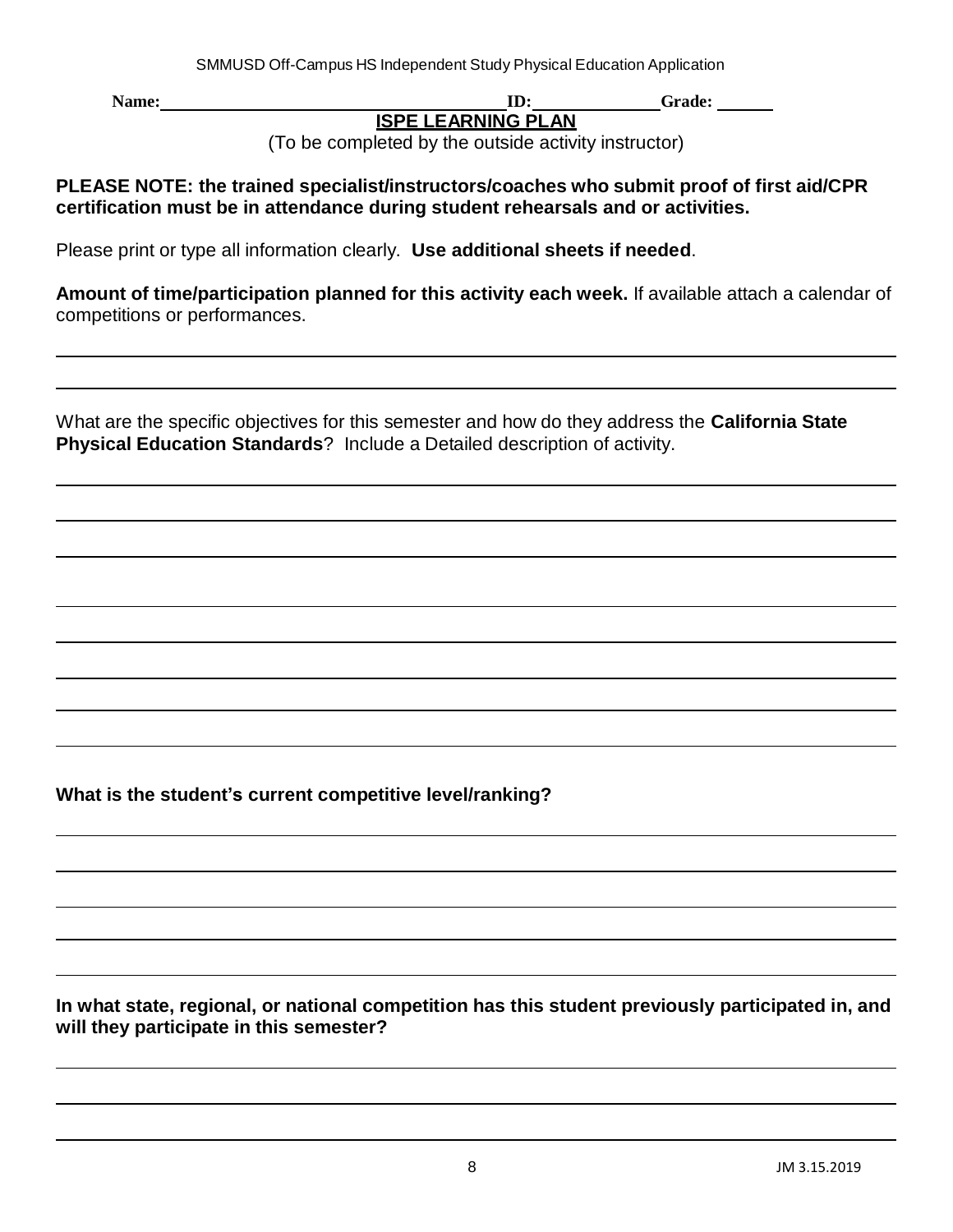| SMMUSD Off-Campus HS Independent Study Physical Education Application |  |  |
|-----------------------------------------------------------------------|--|--|

|                                                               | Name: Name and the state of the state of the state of the state of the state of the state of the state of the state of the state of the state of the state of the state of the state of the state of the state of the state of                                        | ID: Grade: |
|---------------------------------------------------------------|-----------------------------------------------------------------------------------------------------------------------------------------------------------------------------------------------------------------------------------------------------------------------|------------|
|                                                               | <b>SIGNATURE SHEET</b>                                                                                                                                                                                                                                                |            |
|                                                               | To be completed by the student, student's advisor, and Administrator indicating that each party has a copy of the completed and<br>approved/denied application. It is the responsibility of the student and the student's advisor to maintain their copy as a record. |            |
|                                                               | "The following signature certifies that I have been provided a copy of my approved/denied SMMUSD Off-Campus ISPE Application Packet."                                                                                                                                 |            |
| <b>Student Printed Name</b>                                   | Student Signature                                                                                                                                                                                                                                                     | Date       |
| <b>Parent Printed Name</b>                                    | Parent Signature                                                                                                                                                                                                                                                      | Date       |
| Packet."<br><b>Counselor Printed Name</b>                     | "The following signature certifies that I have been provided a copy of my student's approved/denied SMMUSD Off-Campus ISPE Application<br>Counselor Signature                                                                                                         | Date       |
| Application Packet to the student and the student's advisor." | "The following signature certifies that I have provided a copy of the above referenced student's approved/denied SMMUSD Off-Campus ISPE                                                                                                                               |            |
| <b>Administrator Printed Name</b>                             | Administrator Signature                                                                                                                                                                                                                                               | Date       |
| following prior to submitting the application:                | Incomplete applications will not be considered for approval. Make sure you have included the                                                                                                                                                                          |            |
| $\circ$<br>administrator in charge of ISPE.                   | Application form and all included paperwork shall be completed and submitted to the site                                                                                                                                                                              |            |

First Aid Certification CPR Certification

- o Verifying Signatures from the applicant, the applicant's parent/guardian, and the applicant's instructor/coach.
- o Learning Plan completed by the instructor/coach and must be aligned to California Physical Education Standards.